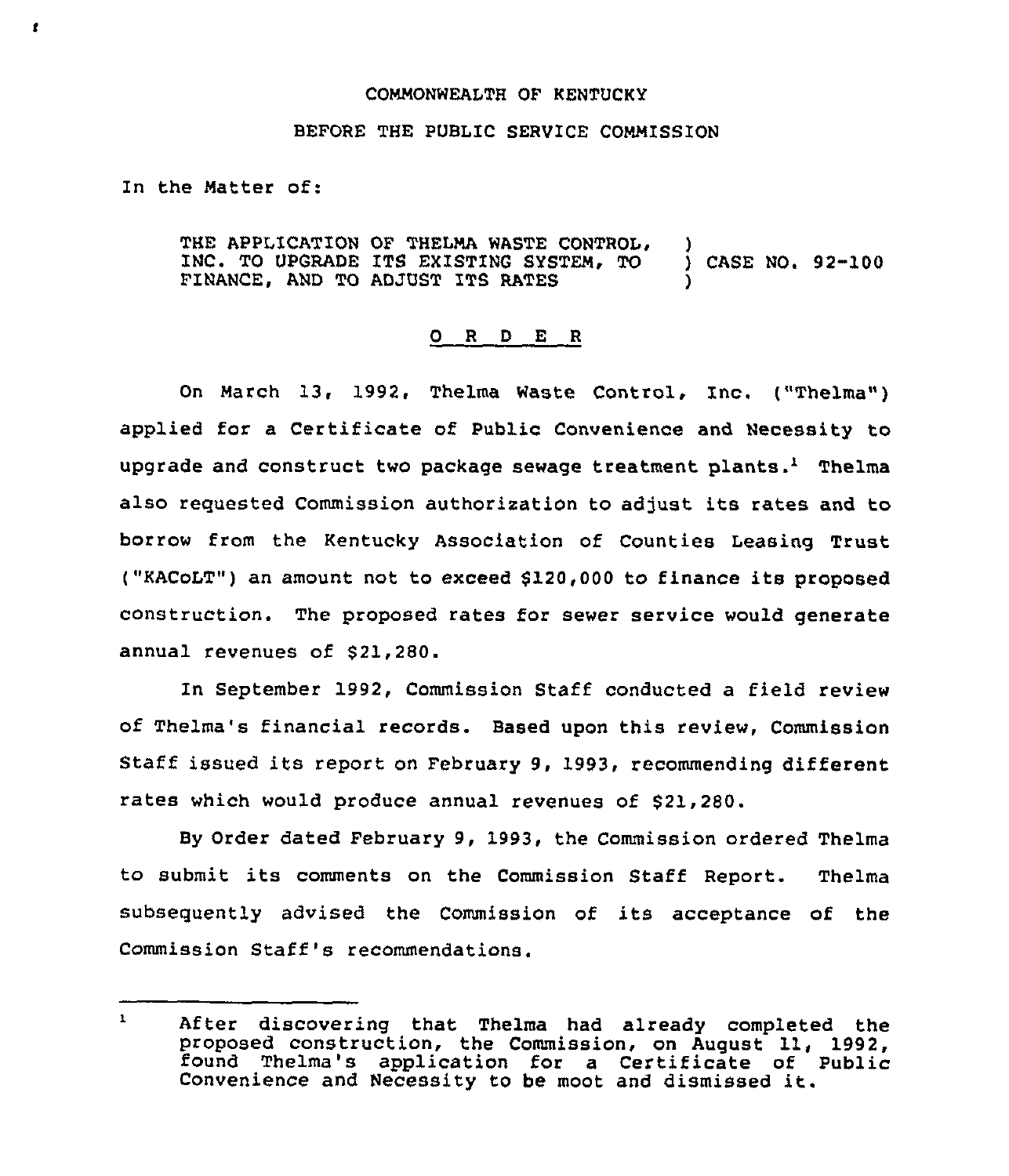The Commission, after considering the evidence of record and being otherwise sufficiently advised, finds that:

 $\bullet$ 

1. The recommendations and findings contained in the Commission Staff Report are supported by the evidence of record, are reasonable, and are adopted as the findings of the Commission in this proceeding and are incorporated by reference as if fully set out herein.

2. The rates in the Appendix to this Order, which is attached hereto and incorporated herein, are the fair, just, and reasonable rates for Thelma and will produce gross annual revenues of \$ 21,280. These rates will allow Thelma sufficient revenues to meet its operating expenses, and provide for future equity growth, including provisions for servicing its debt and will equitably distribute the cost of service to Thelma's customers.

3. The rates proposed by Thelma will not distribute the cost of sewer service equitably to Thelma's customers and, therefore, should be denied.

4. The proposed loan from KACoLT is for lawful objects within Thelma's corporate purposes, is necessary and appropriate for and consistent with proper performance by Thelma of its service to the public, and will not impair its ability to perform that service.

5. Thelma should be authorized to enter into a loan agreement with KACoLT as requested in its application.

 $-2-$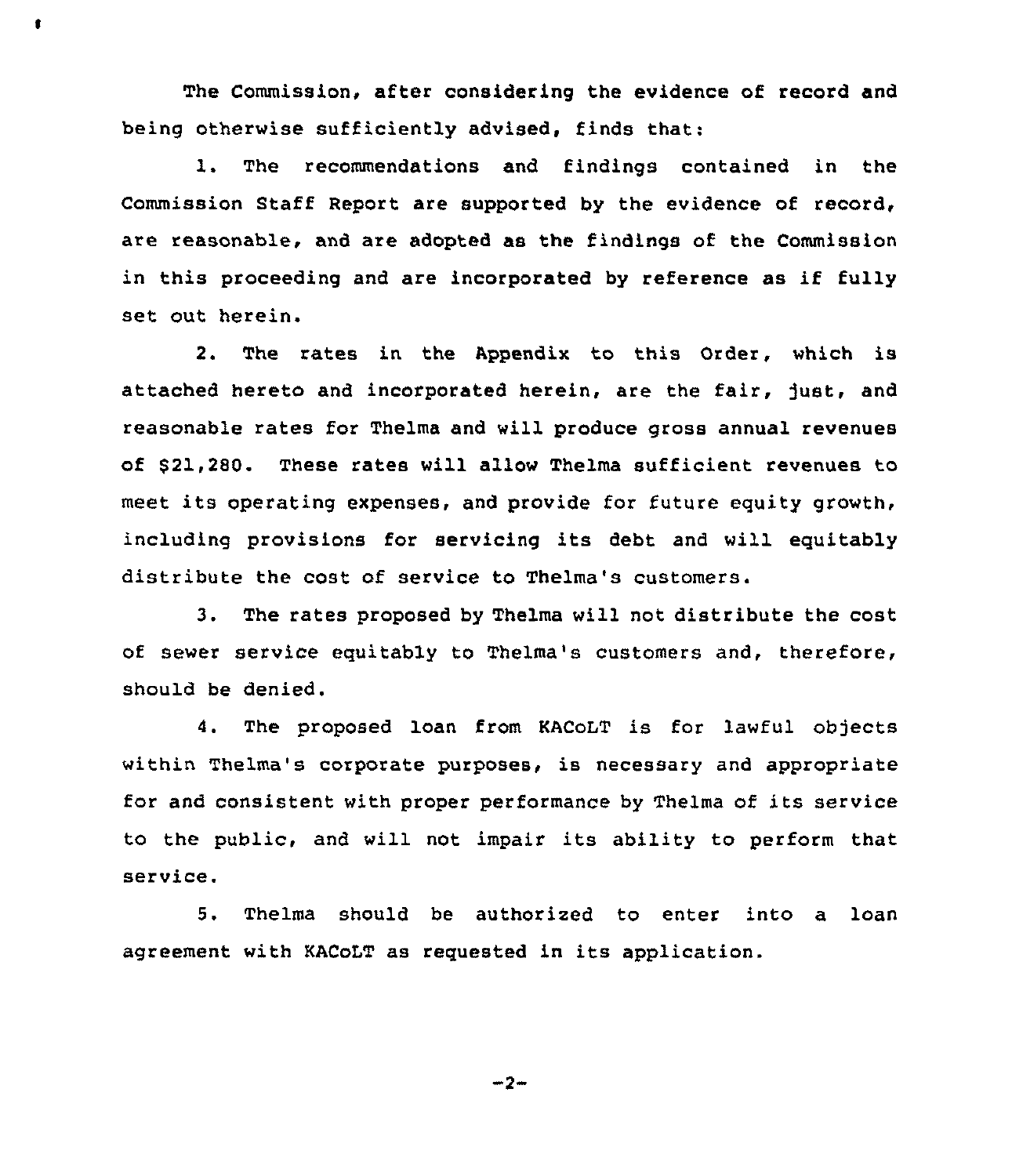IT IS THEREFORE ORDERED that:

1. The rates proposed by Thelma in its application are denied.

2. The rates in the Appendix to this Order are approved for service rendered by Thelma on and after the date of this Order.

3. Within <sup>30</sup> days of the date of this Order, Thelma shall file with the Commission its revised tariff setting out the rates approved herein.

4. Thelma is authorized to borrow up to \$120,000 from KACoLT under the terms described in its application.

5. The proceeds from the proposed loan shall be used only for the lawful purposes set out in Thelma's application.

Nothing contained herein shall be deemed a warranty or finding of value of securities or financing authorized herein on the part of the Commonwealth of Kentucky or any agency thereof.

Done at Frankfort, Kentucky, this 16th day of March, 1993.

## PUBLIC SERVICE COMMISSION

 $\sum_{i=1}^{n}$ **Chairma** 

Vice

ATTEST:

Executive Director Commissione